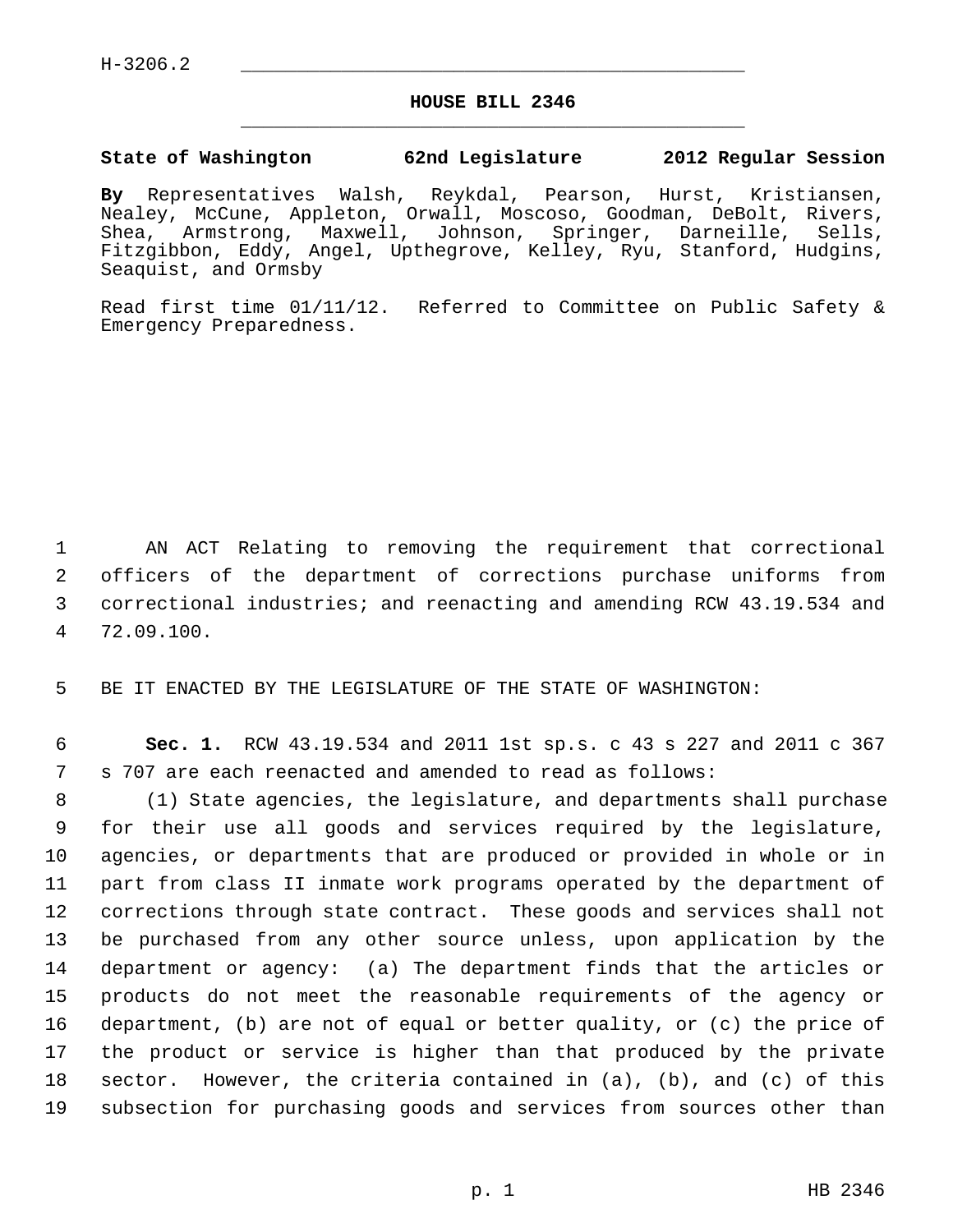1 correctional industries do not apply to goods and services produced by 2 correctional industries that primarily replace goods manufactured or 3 services obtained from outside the state. The department of 4 corrections and department shall adopt administrative rules that 5 implement this section.

 6 (2) During the 2009-2011 and 2011-2013 fiscal biennia, and in 7 conformance with section 223(11), chapter 470, Laws of 2009 and section 8 221(2), chapter 367, Laws of 2011, this section does not apply to the 9 purchase of uniforms by the Washington state ferries.

10 (3) Effective July 1, 2012, this section does not apply to the 11 purchase of uniforms by the Washington state department of corrections 12 or its employees.

13 **Sec. 2.** RCW 72.09.100 and 2011 1st sp.s. c 21 s 37 and 2011 c 100 14 s 1 are each reenacted and amended to read as follows:

15 It is the intent of the legislature to vest in the department the 16 power to provide for a comprehensive inmate work program and to remove 17 statutory and other restrictions which have limited work programs in 18 the past. It is also the intent of the legislature to ensure that the 19 department, in developing and selecting correctional industries work 20 programs, does not encourage the development of, or provide for 21 selection of or contracting for, or the significant expansion of, any 22 new or existing class I correctional industries work programs that 23 unfairly compete with Washington businesses. The legislature intends 24 that the requirements relating to fair competition in the correctional 25 industries work programs be liberally construed by the department to 26 protect Washington businesses from unfair competition. For purposes of 27 establishing such a comprehensive program, the legislature recommends 28 that the department consider adopting any or all, or any variation of, 29 the following classes of work programs:

30 (1) CLASS I: FREE VENTURE INDUSTRIES.

31 (a) The employer model industries in this class shall be operated 32 and managed in total or in part by any profit or nonprofit organization 33 pursuant to an agreement between the organization and the department. 34 The organization shall produce goods or services for sale to both the 35 public and private sector.

36 (b) The customer model industries in this class shall be operated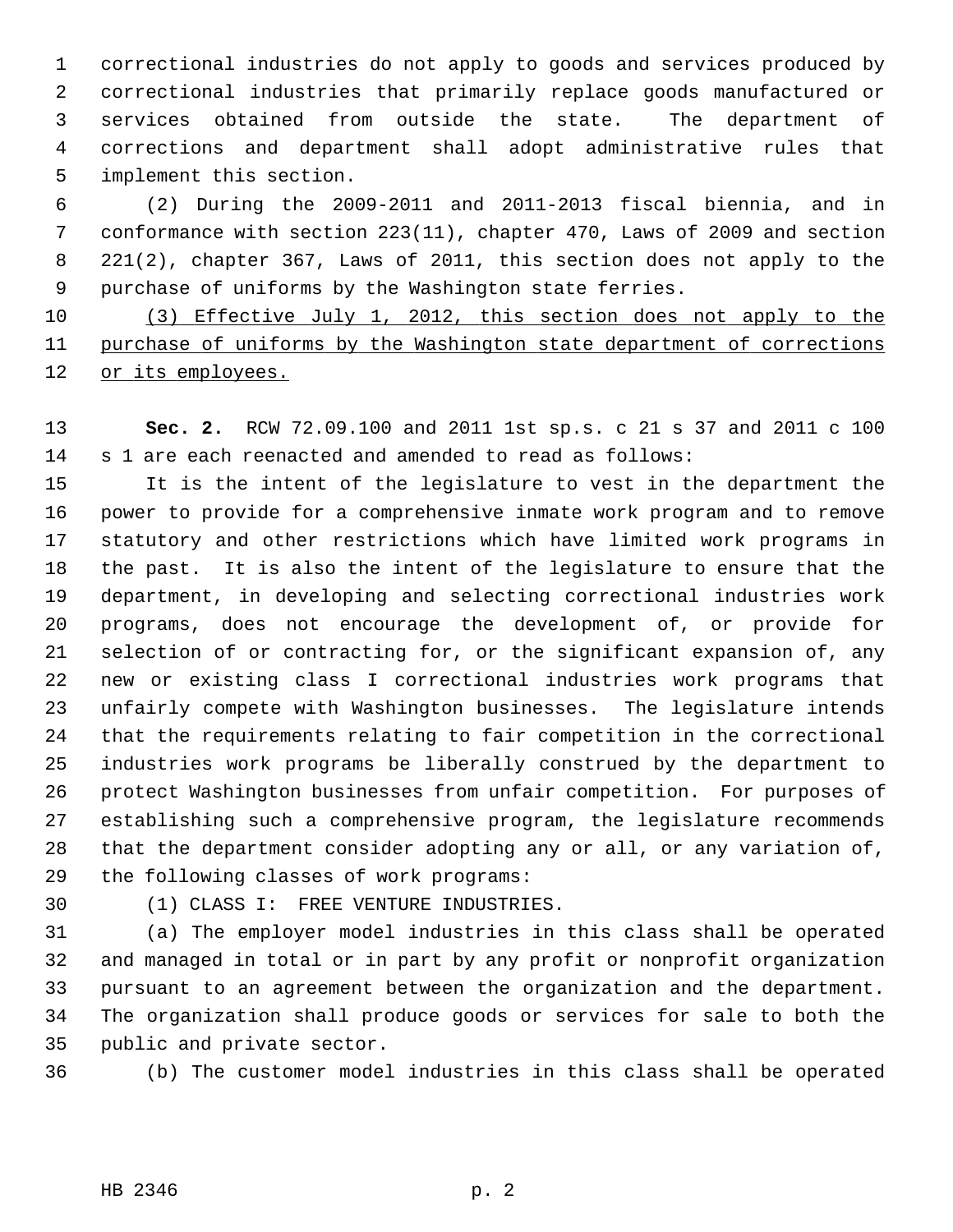1 and managed by the department to provide Washington state manufacturers 2 or businesses with products or services currently produced or provided 3 by out-of-state or foreign suppliers.

 4 (c) The department shall review these proposed industries, 5 including any potential new class I industries work program or the 6 significant expansion of an existing class I industries work program, 7 before the department contracts to provide such products or services. 8 The review shall include the analysis required under RCW 72.09.115 to 9 determine if the proposed correctional industries work program will 10 compete with any Washington business. An agreement for a new class I 11 correctional industries work program, or an agreement for a significant 12 expansion of an existing class I correctional industries work program, 13 that unfairly competes with any Washington business is prohibited.

14 (d) The department shall supply appropriate security and custody 15 services without charge to the participating firms.

16 (e) Inmates who work in free venture industries shall do so at 17 their own choice. They shall be paid a wage comparable to the wage 18 paid for work of a similar nature in the locality in which the industry 19 is located, as determined by the director of correctional industries. 20 If the director cannot reasonably determine the comparable wage, then 21 the pay shall not be less than the federal minimum wage.

22 (f) An inmate who is employed in the class I program of 23 correctional industries shall not be eligible for unemployment 24 compensation benefits pursuant to any of the provisions of Title 50 RCW 25 until released on parole or discharged.

26 (2) CLASS II: TAX REDUCTION INDUSTRIES.

27 (a) Industries in this class shall be state-owned and operated 28 enterprises designed primarily to reduce the costs for goods and 29 services for tax-supported agencies and for nonprofit organizations.

30 (b)(i) The industries selected for development within this class 31 shall, as much as possible, match the available pool of inmate work 32 skills and aptitudes with the work opportunities in the free community. 33 The industries shall be closely patterned after private sector 34 industries but with the objective of reducing public support costs 35 rather than making a profit.

36 (ii) Except as provided in RCW 43.19.534(3) and this section, the 37 products and services of this industry, including purchased products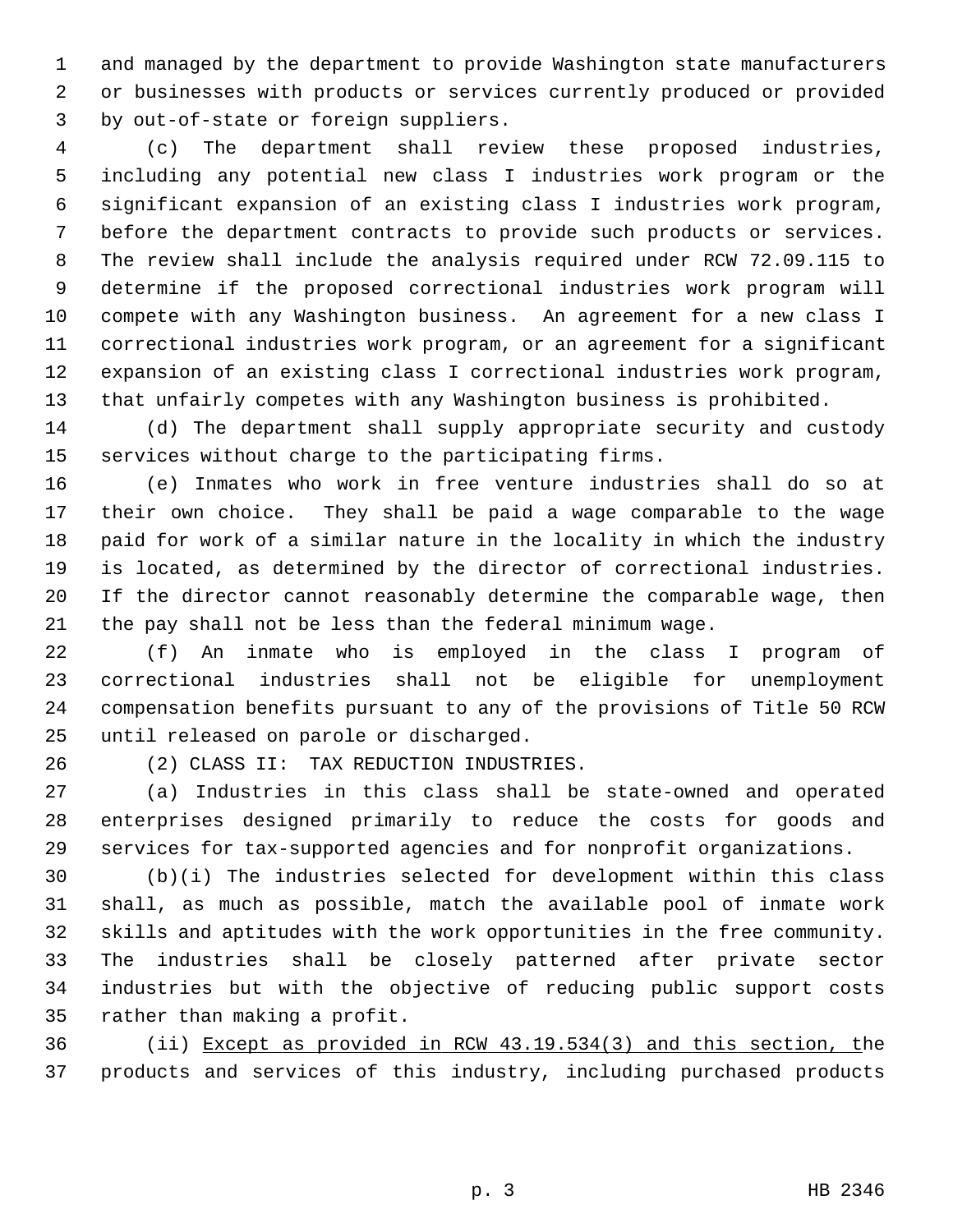1 and services necessary for a complete product line, may be sold to the 2 following:

3 (A) Public agencies;

4 (B) Nonprofit organizations;

 5 (C) Private contractors when the goods purchased will be ultimately 6 used by a public agency or a nonprofit organization;

 7 (D) An employee and immediate family members of an employee of the 8 department;

 9 (E) A person under the supervision of the department and his or her 10 immediate family members; and

11 (F) A licensed health professional for the sole purpose of 12 providing eyeglasses to enrollees of the state medical program at no 13 more than the health professional's cost of acquisition.

14 (iii) The department shall authorize the type and quantity of items 15 that may be purchased and sold under (b)(ii)(D) and (E) of this 16 subsection.

17 (iv) It is prohibited to purchase any item purchased under  $18$  (b)(ii)(D) and (E) of this subsection for the purpose of resale.

19 (v) Clothing manufactured by an industry in this class may be 20 donated to nonprofit organizations that provide clothing free of charge 21 to low-income persons.

22 (c) Under no circumstance shall offenders under the custody of the 23 department of corrections make or assemble uniforms to be worn by 24 department of corrections personnel.

25 (d)(i) Class II correctional industries products and services shall 26 be reviewed by the department before offering such products and 27 services for sale to private contractors.

28 (ii) The secretary shall conduct a yearly marketing review of the 29 products and services offered under this subsection. Such review shall 30 include an analysis of the potential impact of the proposed products 31 and services on the Washington state business community. To avoid 32 waste or spoilage and consequent loss to the state, when there is no 33 public sector market for such goods, by-products and surpluses of 34 timber, agricultural, and animal husbandry enterprises may be sold to 35 private persons, at private sale. Surplus by-products and surpluses of 36 timber, agricultural and animal husbandry enterprises that cannot be 37 sold to public agencies or to private persons may be donated to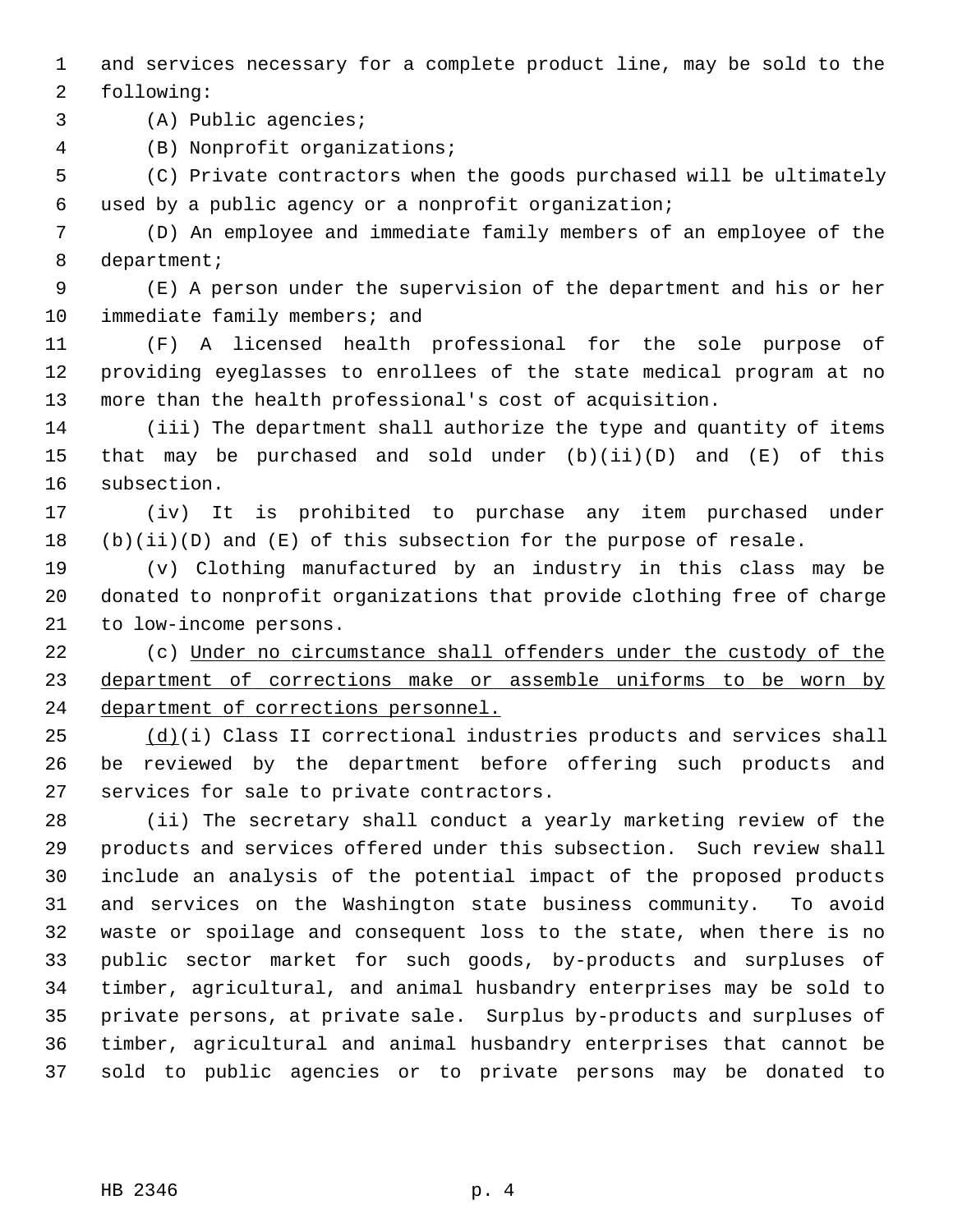1 nonprofit organizations. All sales of surplus products shall be 2 carried out in accordance with rules prescribed by the secretary.

 $3$  (( $\left(\frac{d}{d} \right)$ ) (e) Security and custody services shall be provided without 4 charge by the department.

 $5$  (( $\left(\frac{1}{e}\right)$ ) (f) Inmates working in this class of industries shall do so 6 at their own choice and shall be paid for their work on a gratuity 7 scale which shall not exceed the wage paid for work of a similar nature 8 in the locality in which the industry is located and which is approved 9 by the director of correctional industries.

10  $((\text{+f}))(q)$  Provisions of RCW 41.06.142 shall not apply to 11 contracts with Washington state businesses entered into by the 12 department through class II industries.

13 (3) CLASS III: INSTITUTIONAL SUPPORT INDUSTRIES.

14 (a) Industries in this class shall be operated by the department. 15 They shall be designed and managed to accomplish the following 16 objectives:

17 (i) Whenever possible, to provide basic work training and 18 experience so that the inmate will be able to qualify for better work 19 both within correctional industries and the free community. It is not 20 intended that an inmate's work within this class of industries should 21 be his or her final and total work experience as an inmate.

22 (ii) Whenever possible, to provide forty hours of work or work 23 training per week.

24 (iii) Whenever possible, to offset tax and other public support 25 costs.

26 (b) Class III correctional industries shall be reviewed by the 27 department to set policy for work crews. The department shall prepare 28 quarterly detail statements showing where work crews worked, what 29 correctional industry class, and the hours worked.

30 (c) Supervising, management, and custody staff shall be employees 31 of the department.

32 (d) All able and eligible inmates who are assigned work and who are 33 not working in other classes of industries shall work in this class.

34 (e) Except for inmates who work in work training programs, inmates 35 in this class shall be paid for their work in accordance with an inmate 36 gratuity scale. The scale shall be adopted by the secretary of 37 corrections.

38 (4) CLASS IV: COMMUNITY WORK INDUSTRIES.